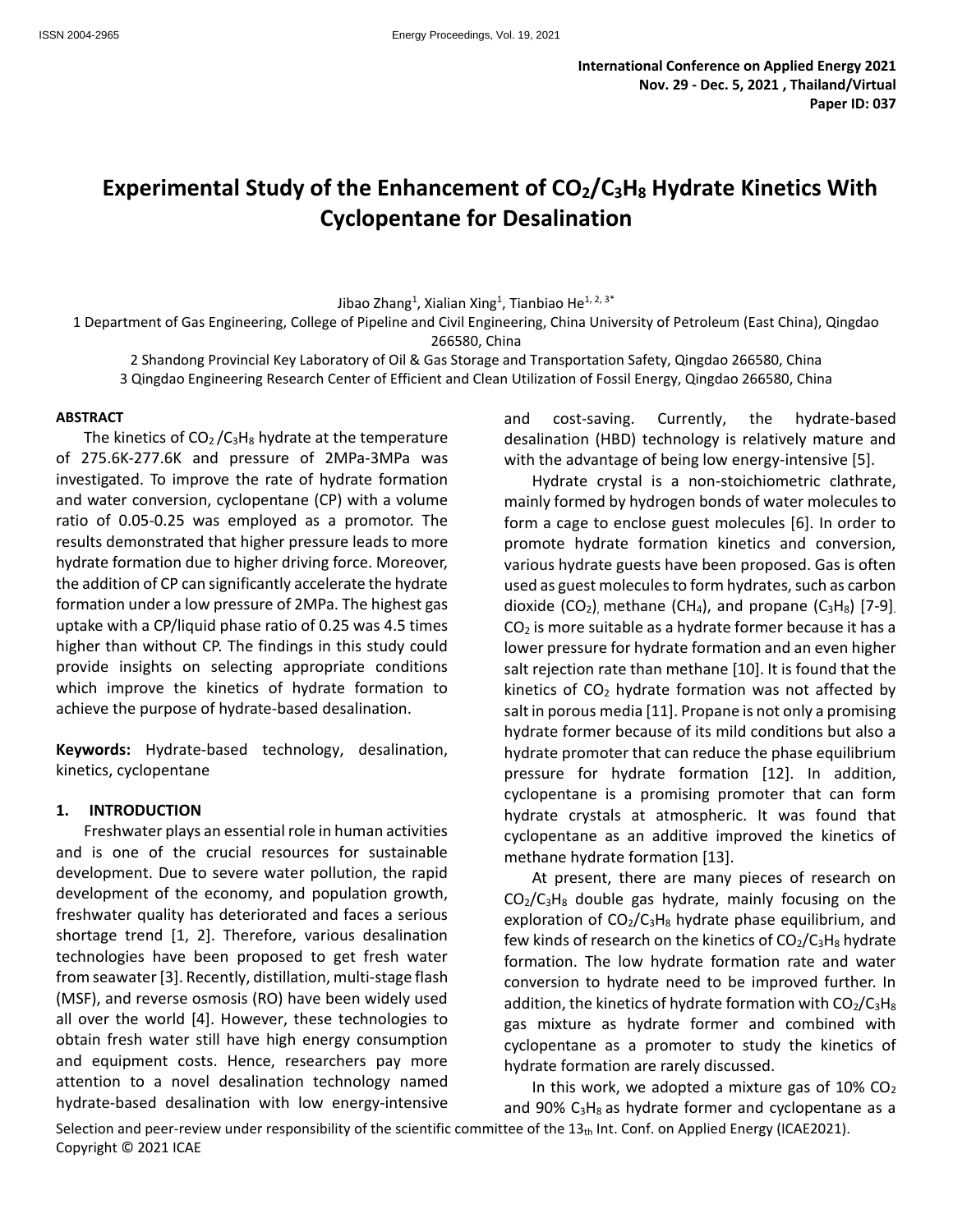kinetic promoter to improve the kinetics of hydrate. Experiments were conducted in 3.4wt% NaCl solution to evaluate the kinetics of hydrate formation. The effect of experimental pressure from 2.0MPa to 3MPa on hydrate formation was also studied. Finally, different CP/liquid phase volume ratio experiments from 0.05 to 0.25 were analyzed. Furthermore, compared with previous studies that employ the  $CO<sub>2</sub>/ C<sub>3</sub>H<sub>8</sub>$  mixture gas as hydrate formers and cyclopentane as the promoter, our experimental condition can accelerate the hydrate formation rate and increase water conversion hydrate and obtain more hydrates, which will make HBD more favorable.

## **2. EXPERIMENTAL SECTION**

#### *2.1 Materials*

The gas/gas mixtures employed was  $CO<sub>2</sub>$  (10mol%) and  $C_3H_8$  (90mol%), which were purchased from Yantai Deyi Gas Co., Ltd. Cyclopentane with a purity of 96% was purchased from Shanghai Macklin Biochemical Co., Ltd. NaCl with a purity of 99.9% was obtained from Sinopharm Chemical Reagent Co., Ltd. The deionized water was produced by a water deionization system in the laboratory. 3.4wt% NaCl solution was prepared using a precision balance with a minimum reading of 1 mg.

## *2.2 Apparatus*

The experimental apparatus used in this work is shown in Fig. 1. The stainless-steel crystallizer with a sufficient volume of 180 mL is immersed in a constant temperature water bath. The experiment pressure of the crystallizer is controlled by the pressure transducer (range of 0-16MPa) with the accuracy of  $\pm$  0.25%. The gas and liquid phase temperature in the crystallizer is measured using a Pt1000 thermoprobe with the uncertainty of ±0.05 K. The booster pump is used to increase the outlet pressure of the gas cylinder to reach the required pressure the experiment. The mechanical agitator is controlled by an external controller with a speed range from 0 to 1500 pm. The signals of temperature and pressure are collected by the data acquisition system recorded in the computer.



Fig. 1. Schematic of the experimental apparatus.

## *2.3 Experimental procedure*

In this study, NaCl aqueous solution with a concentration ratio of 3.4wt% was used to simulate seawater. The experimental procedures were shown as follows:

(1) The crystallizer was cleaned with deionized water 2-3 times before the experiment.

(2) The NaCl aqueous solution and CP liquid were poured into the crystallizer. Then the air in the crystallizer was evacuated by a vacuum pump.

(3) The temperature of the crystallizer was cooled by the water bath to the experiment temperature. Once the gas-phase temperature reached the desired value (approximately 30 mins), the gas mixture was introduced into the crystallizer with stirring at a rate of 400 rpm. It is assumed as time zero for the experiment.

(4) The data acquisition system recorded pressure and temperature data and shown on the computer every 10 s. When hydrates began to form, there was a noticeable rise in temperature and a decrease in pressure.

(5) When there was no pressure change, it was regarded as the end of hydrate formation.

## *2.4 Performance index*

The moles of gas consumed for hydrate formation was calculated using Eq. (1):

$$
\Delta n = V \left[ \left( \frac{P}{zRT} \right)_0 - \left( \frac{P}{zRT} \right)_t \right] \tag{1}
$$

Where *V* represents the volume of the gas phase in the reactor; *P*, *T* represents the pressure and gas-phase temperature of the reactor; *R* is the universal gas constant, and *z* is the compression factor calculated by the Peng-Robinson equation of state.

The conversion of water to hydrate was defined in Eq. (2):

$$
\beta(\%) = \frac{\Delta n}{n_{H_2 o}} \times hydrate \ number \times 100 \qquad (2)
$$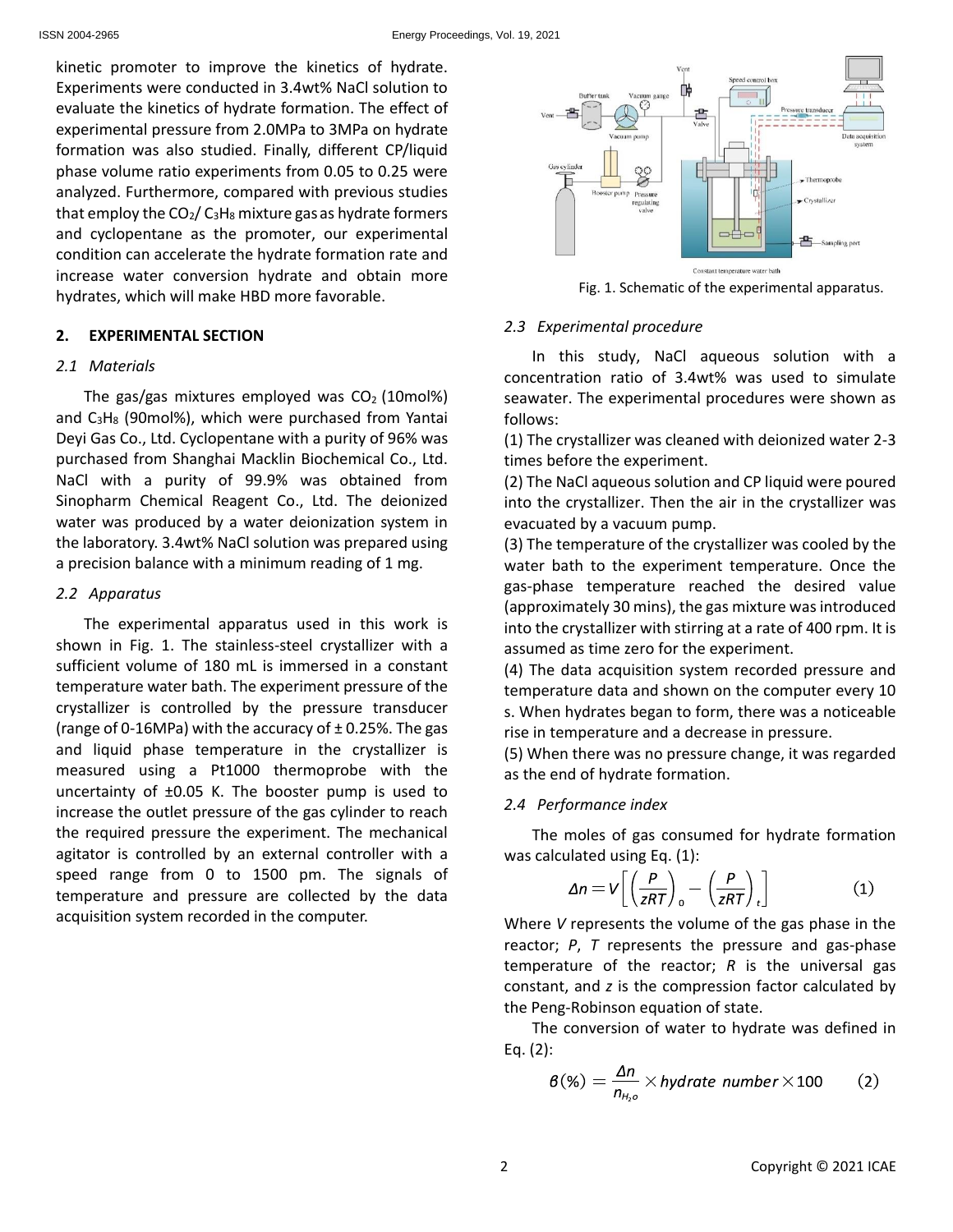Where *Δn* is the consumed gas moles calculated at the end of hydrate formation;  $n_{H2O}$  is the moles of 40mL water in the reactor; the hydration number is the number of water molecules required to form a hydrate per gas molecule. For the case of  $10\%$  C<sub>3</sub>H<sub>8</sub>/90% CO<sub>2</sub> used in this study, the hydration number is 8.21, which is obtained from Nambiar et al [14].

The rate of gas uptake for hydrate formation at the end of the experiment was calculated using Eq. (3):

$$
r = \frac{\Delta n_{t + \Delta t} - \Delta n_t}{\Delta t} \tag{3}
$$

where *r* is the rate of gas uptake, which represents the rate of hydrate formation; *Δn<sup>t</sup>* is the moles of gas consumed for hydrate formation at a particular moment, and *Δt* is the interval time for the data acquisition system to record data. The rate of gas uptake is averaged every 30 minutes.

## **3. RESULTS AND DISCUSSION**

The kinetic of  $CO<sub>2</sub>/C<sub>3</sub>H<sub>8</sub>$  hydrate formation with cyclopentane as additive in the 3.4wt% salt solution were experimentally investigated. A total of 16 experiments were conducted at 2.0-3.0MPa and 275.6K-277.6K with CP/liquid phase ratios from 0.05 to 0.25. Tables 1 and 2 showed the experimental conditions, induction time, gas consumption, and percent conversion of water to hydrate. To assess the uncertainty, each experiment was repeated twice.

**Table 1. Experiment results at different pressures and temperatures.**

|            |               |                             |                         | End of<br>experiment |                                                  |             |
|------------|---------------|-----------------------------|-------------------------|----------------------|--------------------------------------------------|-------------|
| Exp.<br>no | (MPa)         | Pressure Temperature<br>(K) | Induction<br>Time (min) | Time<br>(h)          | Gas<br>uptake<br>(mol of<br>gas/mol<br>of water) | $\beta$ (%) |
| 1          | 3             | 275.6                       | 8.35                    | 21.5                 | 0.0435                                           | 35.69       |
| 2          | 3             | 275.6                       | 14.68                   | 21.7                 | 0.0459                                           | 37.69       |
| 3          | 3             | 276.6                       | 26.17                   | 24.8                 | 0.0377                                           | 30.96       |
| 4          | 3             | 276.6                       | 30.52                   | 21.1                 | 0.0378                                           | 30.97       |
| 5          | 3             | 277.6                       | 50.10                   | 22.9                 | 0.0343                                           | 28.15       |
| 6          | 3             | 277.6                       | 55.73                   | 21.4                 | 0.0338                                           | 27.73       |
| 7          | 2.5           | 275.6                       | 35.20                   | 21.6                 | 0.0294                                           | 24.13       |
| 8          | 2.5           | 275.6                       | 49.35                   | 23.8                 | 0.0296                                           | 24.17       |
| 9          | $\mathfrak z$ | 275.6                       | 8.35                    | 22.2                 | 0.0173                                           | 14.24       |
| 10         | 2             | 275.6                       | 14.68                   | 20.6                 | 0.0223                                           | 18.28       |

**Table 2. Summary of experimental conditions, induction times, gas consumption, and final conversion of water to** 

**hydrate at 2MPa with different CP/liquid phase volume ratios.**

| Exp.<br>no | CP/liquid<br>phase volume<br>ratio | Time<br>(min) | (h)  | Induction Time Gas uptake (mol<br>of gas/mol of<br>water) | $\beta$ (%) |
|------------|------------------------------------|---------------|------|-----------------------------------------------------------|-------------|
| 11         | 0.05                               | 32.78         | 22.2 | 0.0217                                                    | 17.86       |
| 12         | 0.05                               | 15.67         | 46.8 | 0.0293                                                    | 24.11       |
| 13         | 0.15                               | 18.30         | 16.7 | 0.0292                                                    | 24.08       |
| 14         | 0.15                               | 26.30         | 22 A | 0.0342                                                    | 28.09       |
| 15         | 0.25                               | 6.76          | 46.5 | 0.0414                                                    | 34.01       |
| 16         | 0.25                               | 3.18          | 21.0 | 0.0403                                                    | 33.09       |

## *3.1 Effect of pressure on hydrate formation in NaCl solution*

Fig. 2 shows the gas uptake curve of hydrate formation experiment at 3MPa and 275.6K (experiment 2 in Table 1) along with temperature variation in a gas phase in 3.4wt% NaCl solution. The hydrate formation process is mainly that the introduced gas comes into contact with the surface of the NaCl solution, then the hydrate nucleates and growth can be observed. Since hydrate formation is an exothermic reaction, the sudden rise of temperature at 0.41h is defined as the induction time. Due to progressive nucleation, it can be seen that the temperature suddenly rises again at 1.3h. Subsequently, the temperature gradually restored to 275.6K because the water bath absorbs the reaction heat. The gas uptake increases to 0.0438 after 3.1h and reaches a plateau, which indicates that the rate of hydrate formation slows down, and there is no more gas consumption.



Fig. 2. Gas uptake measurement curve with temperature profile at 3MPa and 275.6K without stirring

Fig. 3 illustrates the effect of experimental pressure on the hydrate formation at the different pressures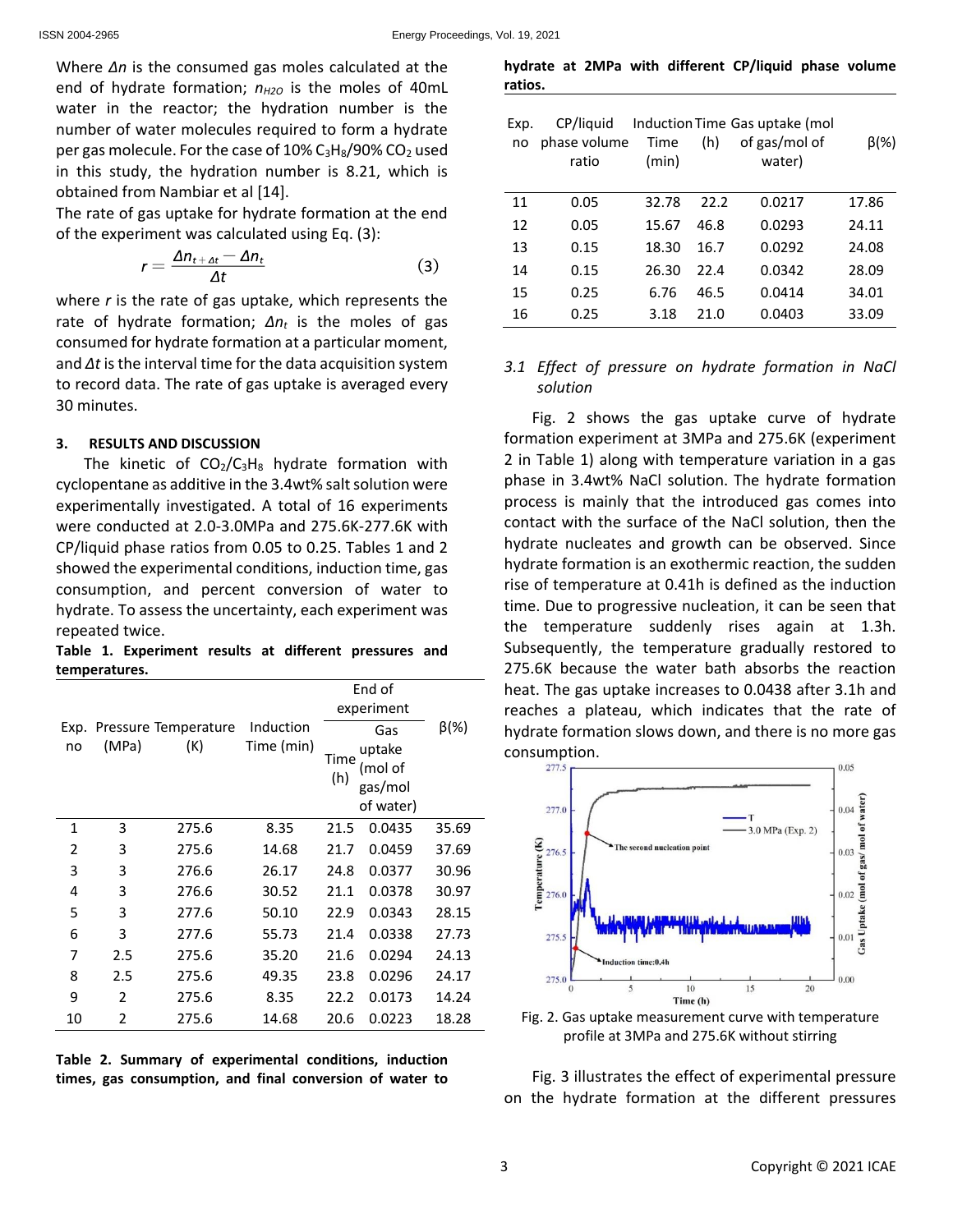experimented at 275.6K in the salt solution. The water conversion to hydrate is equivalent to the gas uptake, which is presented by the secondary y-axis at the righthand side in the figure. As shown in Fig. 3, the gas uptake increases first and then reaches a stable state. It is because hydrates are continuously formed after nucleation and accumulate at the gas-liquid interface, which enlarges the mass transfer resistance. Significantly for further gas-liquid contact and thereby results in low water conversion to hydrate. The gas uptake of the experiment at 3.0MPa reaches a platform at 3.1 h, while that at 2.5MPa and 2.0Mpa takes 3.4h and 6.1h, respectively. Moreover, the final gas consumption value conducted at 3MPa is 0.0459 mol/mol, which is 56.2% and 107.8% higher than the gas uptake conducted at 2.5 MPa and 2.0MPa, respectively. It indicates that the gas consumption increases dramatically as the experiment pressure increases. Similarly, the water conversion to hydrate for the experiment at 3MPa is higher than that of the other two pressures. The increase in experimental pressure leads to a higher driving force for hydrate formation. The larger the driving force is, the more hydrate is formed, and the faster the hydrate formation rate is.



Fig. 3. Effect of driving force (pressure) on the gas uptake curve in 3.4wt% NaCl solution without stirring.

Fig. 4 shows the average rate of hydrate formation at 275.6K with different experimental pressures. It can be seen that the average rate of hydrate formation in the first 1.5h is in the following orders: 3 MPa > 2.5 MPa> 2 MPa. Afterward, the average rate of hydrate formation gradually decreases and reaches to zero which means no further hydrate formation. The peak value under the experimental pressure of 3.0 MPa is 1.6 and 7.4 times higher than that of experiment at 2.5 MPa and 2.0 MPa, respectively, which indicates that the maximum rate of hydrate formation increases with the increase of experimental pressure. Moreover, it should be noted that the driving force at 2MPa is not large enough, which leads to a lower rate of hydrate formation and a lower final water conversion to hydrate. Thus, it is vital to choose suitable pressure to promote hydrate formation.



Fig. 4. Comparison of the average rate of hydrate formation at three different experimental pressures from 2MPa to 3MPa and 275.6K without stirring

## *3.2 Effect of CP/liquid phase ratios on hydrate formation in NaCl solution*

According to Fig. 3, the final gas consumption is only 0.02 for the experiment at 2MPa, which can be further improved by adding promoter CP. Table 2 summarizes the experimental conditions and results with different CP/liquid phase ratios at 2MPa. The gas uptake changes at 275.6K and 2MPa with different CP/liquid phase ratios are shown in Fig. 5. It can be seen that the gas uptake increases rapidly and then reach a stable value. This is because hydrate quickly nucleates when the stirring starts, resulting in large amounts of hydrate formation. However, the accumulation of hydrate crystals at the gas-liquid interface hinders further hydrate formation. Moreover, CP as a promoter is vital to increase the gas uptake and accelerate the formation of hydrates. The value of gas uptake is only 0.018 after 5h without CP, while the gas consumption increases to 0.0367 with a CP/liquid phase ratio of 0.25. With the increase of CP/liquid phase ratio, the  $CO<sub>2</sub>/C<sub>3</sub>H<sub>8</sub>$  gas uptake value increases with reaction time. What should be noted here is that when CP/liquid phase ratio is 0.15, the gas consumption tends to be stable about 1.5h. However, the gas absorption that CP/liquid phase ratio is 0.325 is still rising. Gas absorption values between the two are equal at 3.06h. However, the reaction time exceeds 3.06h, the gas consumption value with CP/liquid phase ratio of 0.25 is much higher than that with CP/liquid phase ratio of 0.15. When the CP/liquid phase ratio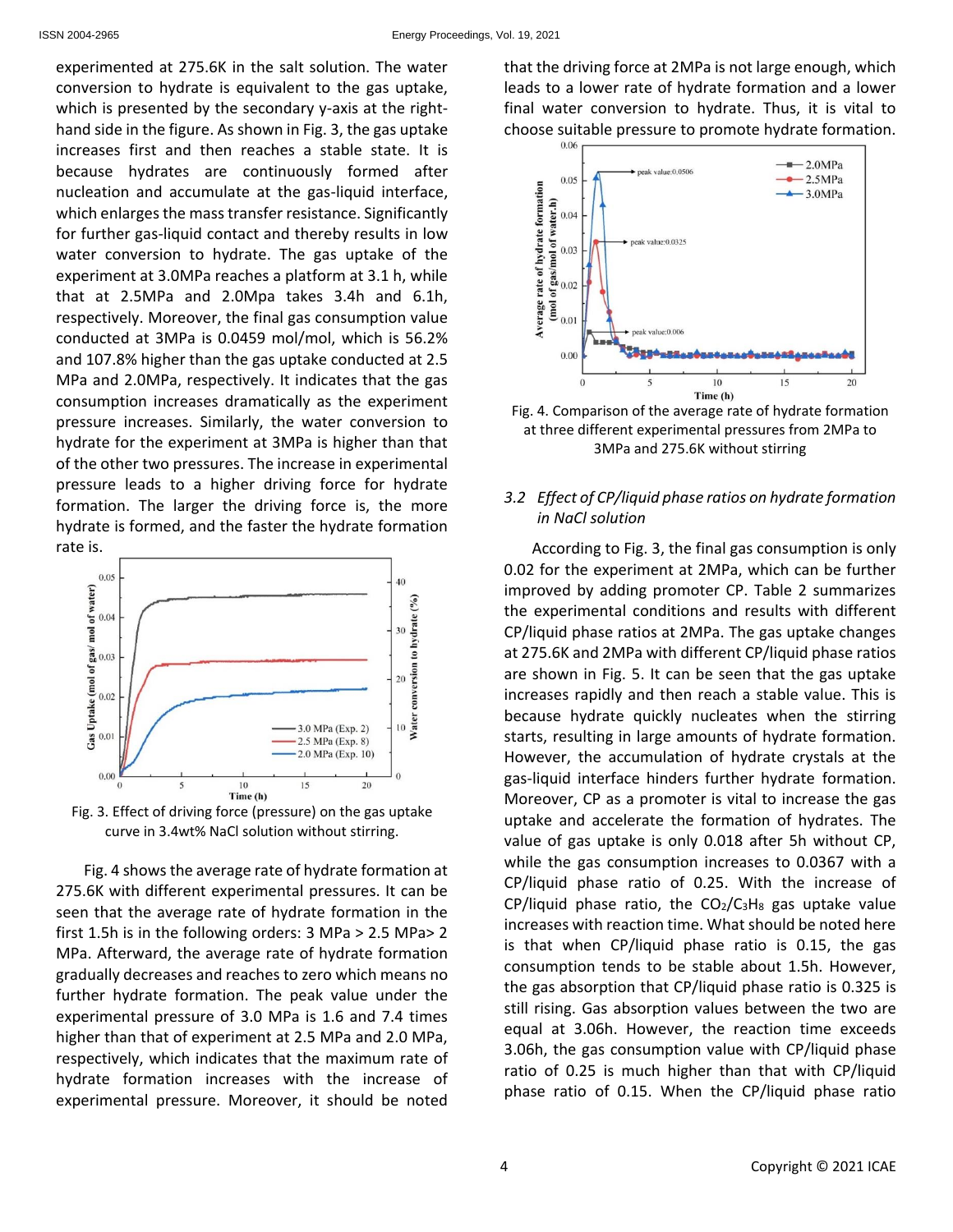increases from 0.05 to 0.25, the gas consumption increases, which leads to more hydrate forming. The value of gas consumption with a CP/liquid phase ratio of 0.25 is 1.1 and 1.7 times higher than that with CP/liquid phase ratio of 0.15 and 0.05, respectively. The increase of CP/liquid phase ratio corresponds to the more volume of CP in solution for hydrate growth, which results in a faster hydrate formation rate and higher water conversion to hydrate. This similar phenomenon is also reported by Lv et al. [14].



Fig. 5. Effect of CP/liquid phase ratio on the gas uptake curve at 275.6K and 2MPa with stirring at the speed of 400 rpm.

Due to the exothermic characteristic of hydrate formation, the energy consumption of the hydrate-based desalination is determined by the reaction temperature. With a lower reaction temperature, a larger refrigeration capacity is required and thereby consuming more energy. Thus, it is crucial to choose the appropriate reaction temperature. Fig. 6 demonstrates the effect of different temperatures on the water conversion to hydrate with CP/liquid phase volume ratio of 0.25. When the CP/liquid phase ratio is specified, the final water conversion to hydrate decreases with the increase of experiment temperature. Moreover, the final conversion of water to hydrate conducted at 275.6K is 5.1% higher than water conversion to hydrate conducted at 276.6K and 20.2% higher than that conducted at 277.6K respectively. However, when the temperature difference is 1K, the final water to conversion to hydrate only decreases or increases by 12.6% at most. Suggesting the little effect on the water conversion to hydrate and rate of hydrate formation with the smaller temperature difference.



Fig. 6. Water conversion to hydrate change versus different CP/water volume ratios at 2.0MPa and 275.6K

#### **4. CONCLUSION**

In this study,  $CO<sub>2</sub>/C<sub>3</sub>H<sub>8</sub>$  hydrate formation experiments at pressure from 2MPa to 3MPa and temperature from 275.6K to 277.6K with different CP/liquid phase ratios from 0.05 to 0.25 were investigated. The results showed that the value of  $CO<sub>2</sub>/C<sub>3</sub>H<sub>8</sub>$  gas uptake for an experiment conducted at 3MPa was the highest, up to 0.0459, which indicated that the experimenting pressure had an effect on hydrate formation. Due to low gas uptake under the 2MPa experiment, CP as a promoter was added to improve the gas consumption and  $CO<sub>2</sub>/C<sub>3</sub>H<sub>8</sub>$  water conversion to hydrate with different CP/liquid phase ratios. The highest gas uptake was obtained when CP/liquid phase ratio was 0.25 at 2MPa and 275.6K. Moreover, the temperature had an significant impact on the kinetic of hydrate formation. Finally, it can be concluded that the CP/liquid phase ratio of 0.25 was the most superior, which can accelerate the hydrate formation rate and get more hydrates at the experiment of 2.0MPa and 275.6K.

#### **ACKNOWLEDGEMENT**

The authors would like to appreciate the funding support of the National Natural Science Foundation of China (No. 51906225).

#### **REFERENCE**

[1] Vörösmarty C, Mcintyre P, Gessner M, Dudgeon D, Prusevich A, Green P, et al. Global threats to human water security and river biodiversity. Nature. 2010; 467:555.

[2] Initiatives O, Fao. Coping with water scarcity: the challenge of the twenty-first century. Springer Netherlands. 2007.